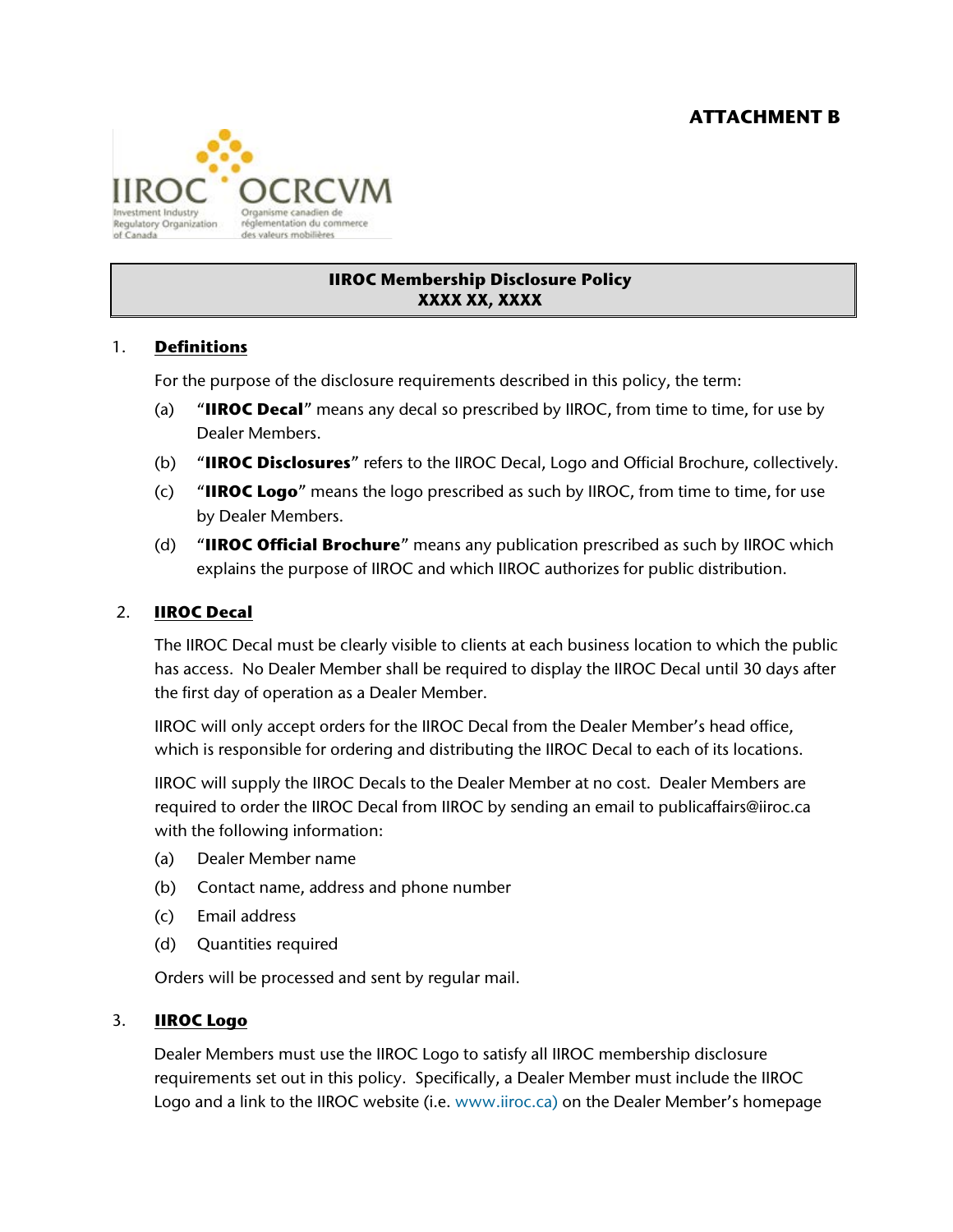

or, where the Dealer Member site or internet presence is part of a combined financial institution group website, on the main page for the Dealer Member.

Unless prohibited under section 5 of this policy, use of the IIROC Logo is optional in all other circumstances and available for general use by Dealer Members.

# **IIROC Logo Specifications**

The IIROC Logo must be clearly visible and reproduced directly from the format provided below:

#### Black and White (English and French)

 $\cdot \cdot \cdot$   $\text{HROC}$  Regulated by Investment Industry Regulatory

**☆OCRCVM** 

Réglementée par Organisme canadien de réglementation<br>du commerce des valeurs mobilières

# Colour (English and French)

**And Separated By Are Sequilated by**<br> **IROC** | Investment Industry Regulatory<br> **IROC** | Organization of Canada



Réglementée par Organisme canadien de réglementation<br>du commerce des valeurs mobilières

Additional requirements:

- No font or colour changes are permitted.
- The minimum size for reproduction is 6.35 millimeters (0.25 inches) in height.
- Font used must be not less than 6.35 millimeters (0.25 inches) in height.
- A separate black and white version must be used when the document/material is not being reproduced in colour.
- The IIROC Logo must include a surrounding blank area equivalent to the height of the letter 'I' in IIROC.

### 4. **IIROC Official Brochure**

The IIROC Official Brochure is entitled "*Why IIROC Matters to You, the Investor*". Dealer Members must:

- provide an electronic or hard copy of the current version of the IIROC Official Brochure to new clients at the time of account opening, and
- make it available to existing clients (either on their website or by other means) upon request.

A PDF version of the IIROC Official Brochure is available in English and French and is located on the IIROC website. Dealer Members are responsible for the cost of providing a hard copy of the IIROC Official Brochure to clients.

A hard copy of the IIROC Official Brochure is available in French and English and can only be ordered directly from the IIROC designated printer at:

| <b>SLG Commercial Printing</b> | Tel: 905.792.7887 |
|--------------------------------|-------------------|
| ATT: Dave Gibbons              | Fax: 905.793.7796 |